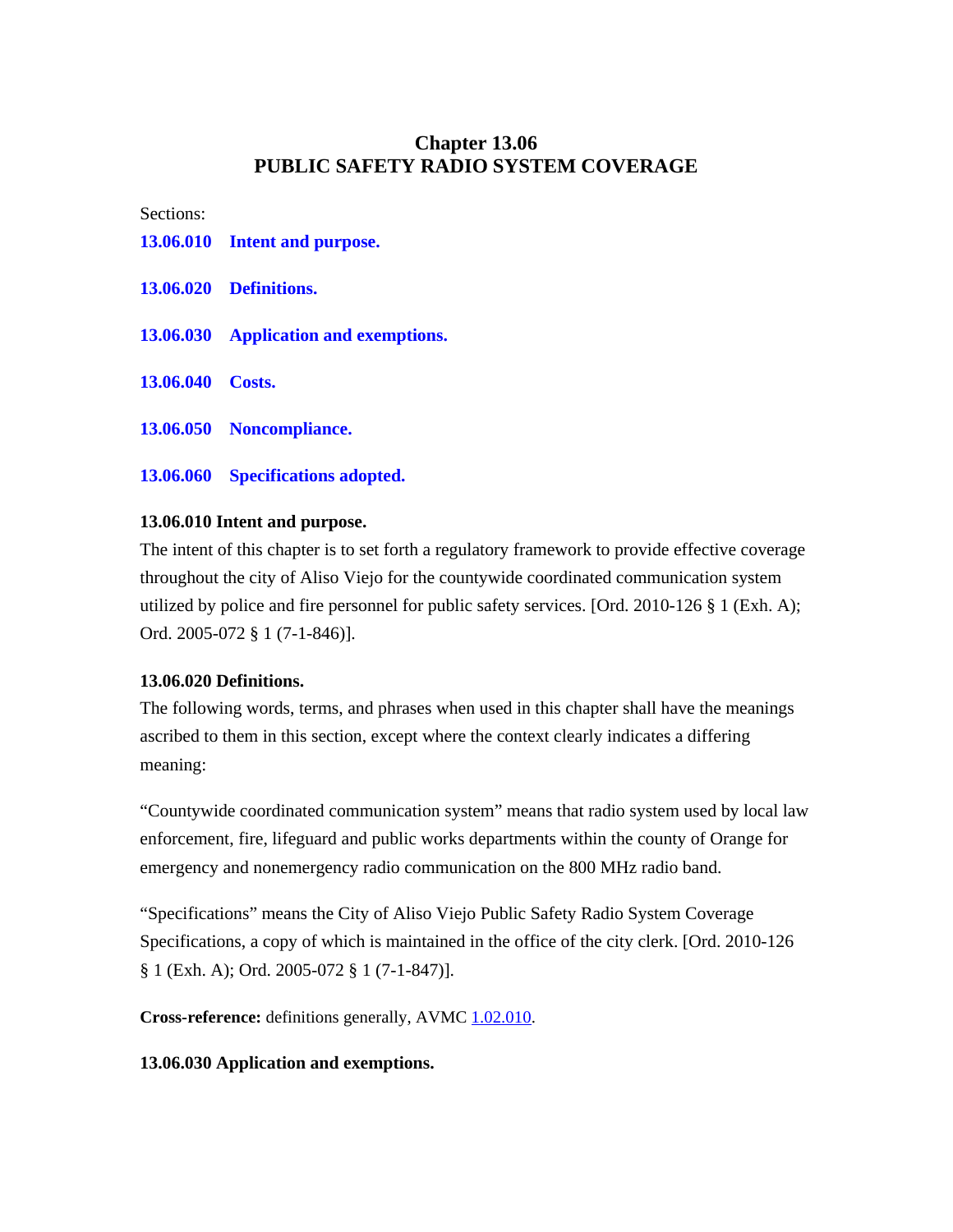Except as otherwise provided in this chapter, no person shall own, erect, construct, maintain or occupy any building or structure, or any part thereof, or cause the same to be done, that fails to comply with the requirements of the Specifications. This chapter shall apply to every building and structure except the following:

A. Existing buildings or structures for which a building permit has been issued;

B. Elevators; and

C. Buildings and structures that have three stories or less and that do not have subterranean storage or parking; provided, that this chapter shall apply to all subterranean storage or parking areas regardless of the height or number of stories of the building or structure; and

D. Any building or structure where coverage consistent with the minimum level of service as set forth in the Specifications is naturally provided; and

E. Any remodel, renovation, alteration or improvement of any commercial building or structure of less than 20 percent of the original footprint of the building or structure. [Ord. 2010-126 § 1 (Exh. A); Ord. 2005-072 § 1 (7-1-848)].

## **13.06.040 Costs.**

The owner of any building or structure to which this chapter applies shall be responsible for all costs associated with compliance with the City of Aliso Viejo Public Safety Radio System Coverage Specifications. [Ord. 2010-126 § 1 (Exh. A); Ord. 2005-072 § 1 (7-1-849)].

## **13.06.050 Noncompliance.**

Any person who owns, erects, constructs, maintains or occupies any building or structure to which this chapter applies, or any part thereof, or causes the same to be done, that fails to comply with this chapter, shall be guilty of a misdemeanor. [Ord. 2010-126 § 1 (Exh. A); Ord. 2005-072 § 1 (7-1-850)].

**Cross-reference:** violations and penalties generally, Chapter 1.06 AVMC.

## **13.06.060 Specifications adopted.**

The City of Aliso Viejo Public Safety Radio System Coverage Specifications, attached to the ordinance codified in this chapter as Exhibit "A," is hereby adopted and shall be applied to the buildings and structures specified in this chapter.

## **EXHIBIT "A"**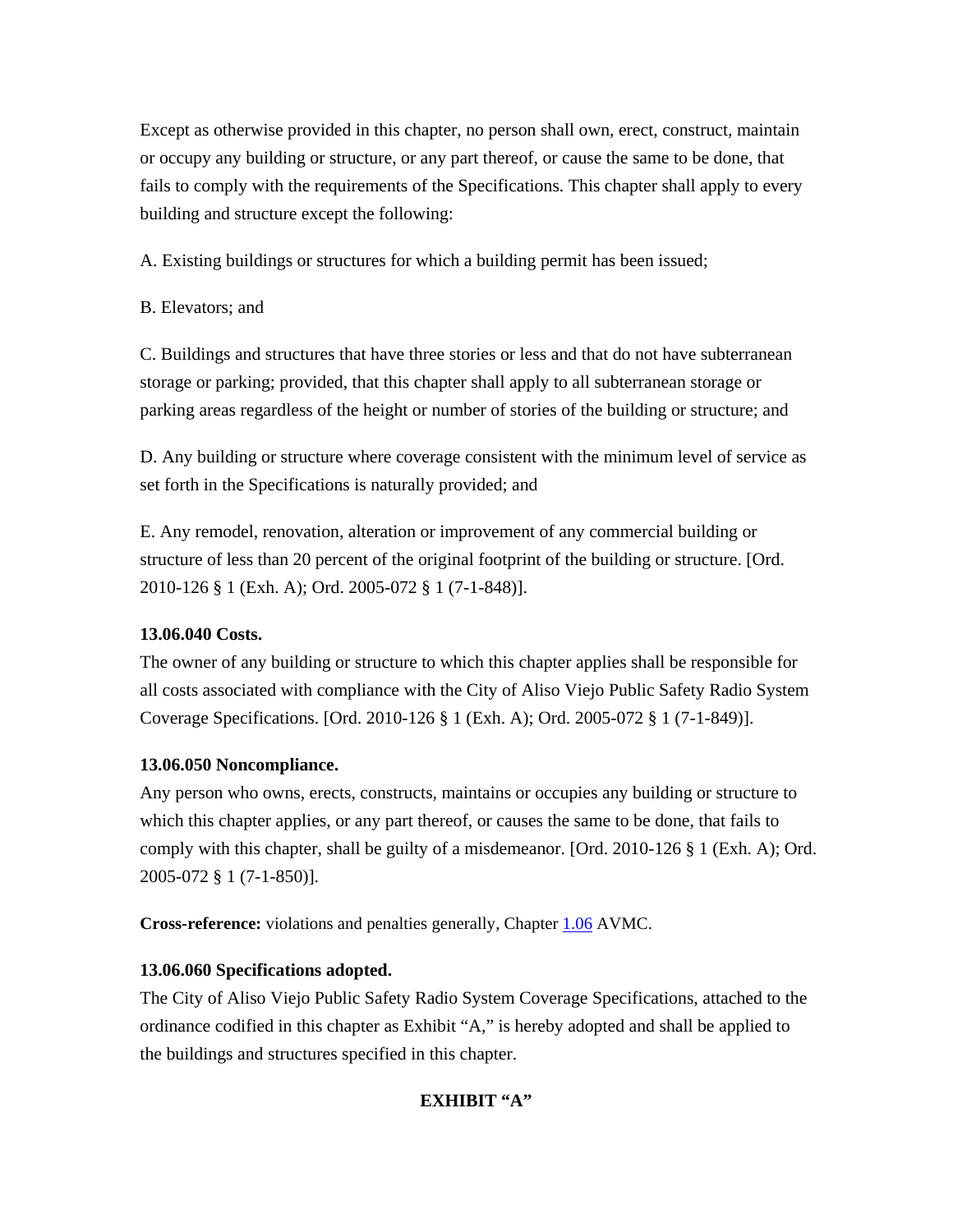### **CITY OF ALISO VIEJO**

#### **PUBLIC SAFETY RADIO SYSTEM COVERAGE SPECIFICATIONS**

Definitions.

The following words, terms, and phrases when used in these specifications shall have the following meanings ascribed to them, except where the context clearly indicates a differing meaning:

"Amplification system" means an in-building public safety radio amplification system composed of FCC-certified bi-directional 800 MHz amplifier(s), associated distribution system, and subcomponents.

"FCC-certified technician" means an individual who is qualified with a general radiotelephone operator license (GROL/PG), or equivalent, to review design plans and perform tests in affected structures to measure compliance with the specifications set forth in this chapter.

"OCFA" means Orange County fire authority.

"Sheriff communications division" means the communications division of the Orange County sheriff-coroner department.

Required Specifications.

The following levels of coverage are required for public safety radio communication on the countywide coordinated communication system:

A. A delivered audio quality of level 3 on each floor of the building or structure, which constitutes audio quality that makes speech understandable with slight effort with occasional repetition required due to noise or distortion.

B. A minimum signal strength of (-95dBm) in 90 percent of the area of each floor of the building or structure from both the countywide coordinated communication system and from within the building or structure.

C. A frequency range supported from the countywide coordinated communication system of 851 to 869 MHz (base transmitter frequencies), and a frequency range supported to the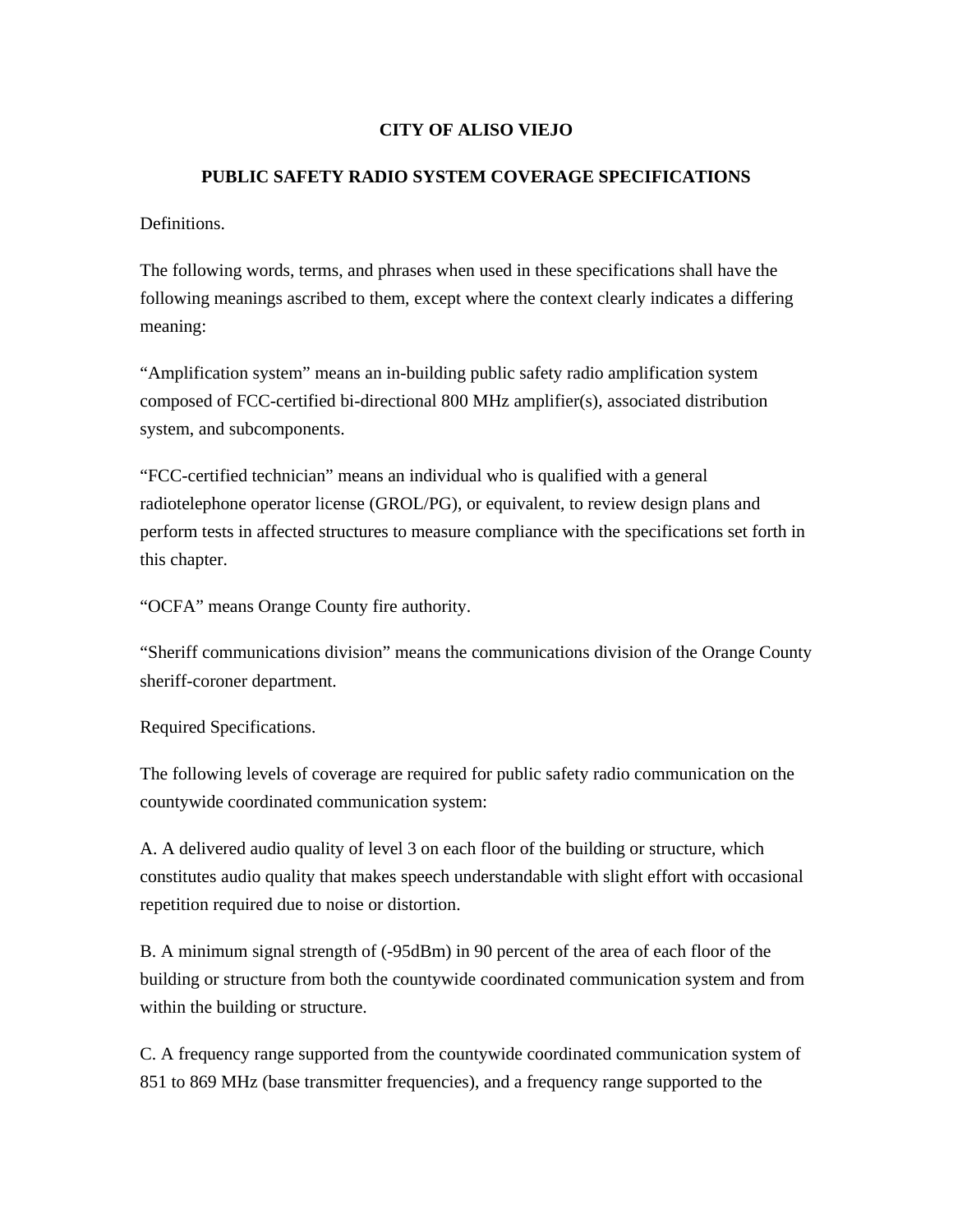countywide coordinated communication system of 806 to 824 MHz (radio field transmit frequencies) on each floor of the building or structure.

D. All new buildings or structures shall be constructed with a two-inch conduit installed between the first floor or the bottom subterranean floor, as applicable, and said conduit shall extend along the center of the building to the roof. At each floor and the roof, an opening shall be made to afford easy access to the conduit from the ceiling. Access in either the form of drop ceiling or conduit shall be made available along hallways and through firewalls. All floors of subterranean parking garages shall have a similar conduit installation.

Options for Compliance.

Buildings and structures that cannot be constructed to provide the specifications set forth in AVMC 13.06.030 shall be equipped with an amplification system or an active device that complies with the following criteria or any other system approved in writing by the sheriff communications division:

A. Amplification System Specifications.

1. The amplification system shall include filters to reject frequencies below 851 MHz and frequencies above 869 MHz by a minimum of 35 dB.

2. All amplification system components must be 100 percent compatible with analog and digital modulations after installation without additional adjustments or modifications. The system must be capable of encompassing the frequencies stated above and capable of future modifications to a frequency range subsequently established by the city. If the system is not capable of modification to future frequencies, then a new system must be installed to accommodate the new frequency band.

3. All electrical components must be equipped with independent auxiliary battery power or generators to function at full capacity for at least 12 hours. The auxiliary battery systems shall be replaced per manufacturer's specifications at least every two years.

4. The amplification system shall be installed by a city-approved, manufacturer-trained and certified installer.

B. Active Device Specifications.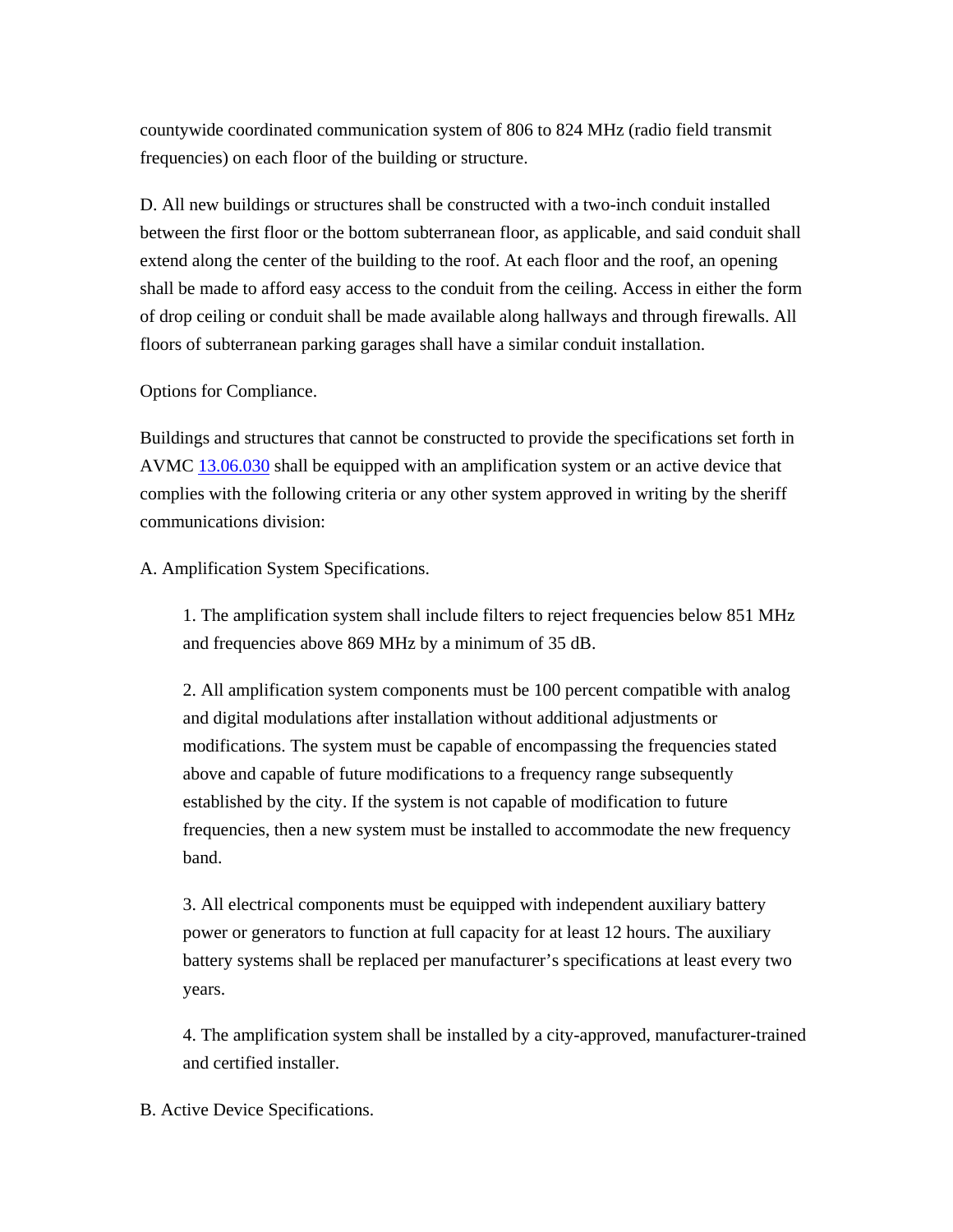1. Active devices shall have a minimum of -50 dB third order intermodulation protection.

2. All active devices shall be FCC Part 90 Type Certified.

3. All electrical components must be equipped with independent auxiliary battery power or generators to function at full capacity for at least 12 hours. The auxiliary battery shall be replaced per manufacturer's specifications at least every two years.

4. Active devices shall be alarmed with a phone line that will provide dial tone to an alarm device. The alarm device will be programmed to activate a pager on the county of Orange's 900 MHz paging system. Access to the active device is required 24 hours a day by city and Orange County sheriff department technicians/engineers. The minimum alarms will indicate loss of AC failure and operational failure. The device shall also have modem access to allow remote monitoring.

5. Any AC operated power supplies shall have a UL listing.

Testing procedures.

A. Initial Tests.

1. Prior to issuance of a building permit for a building or structure to which these specifications apply, the applicant shall:

a. Retain an FCC-certified technician to review, sign, and stamp construction plans in order to ensure that such plans satisfy these specifications, and recommend, if needed, an amplification system or an active device for reliable radio communication;

b. Submit copies of plans certified by an FCC-certified technician to the city's chief building official, OCFA and the sheriff communications division.

2. Prior to the issuance of a certificate of occupancy for any building or structure to which these specifications apply, the applicant shall:

a. Retain an FCC-certified technician to test all areas of the building or structure in accordance with subsection  $(A)(2)(b)$  of this section, and certify by stamp and signature compliance with these specifications.